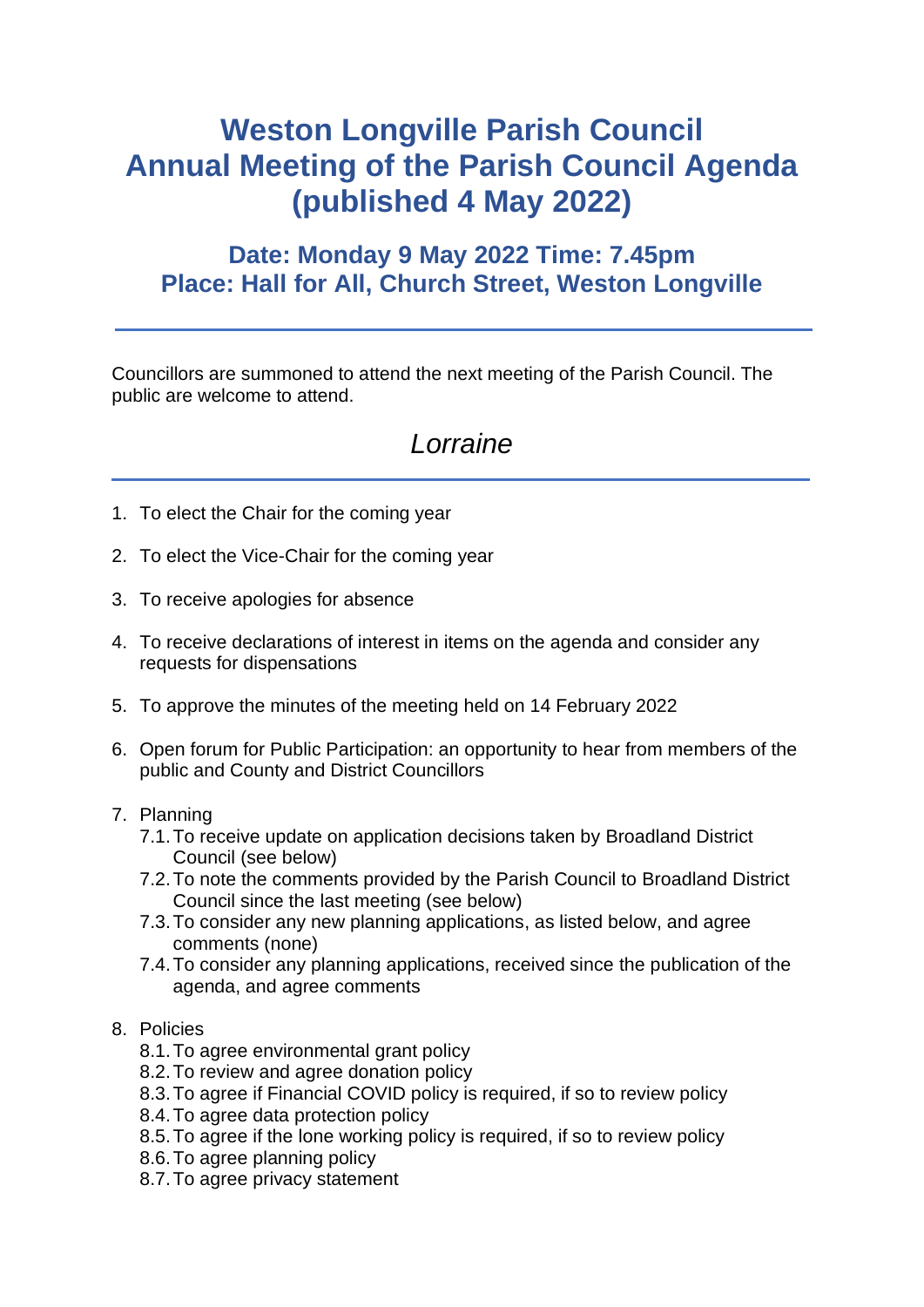- 8.8.To agree publication scheme, information guide and schedule of charges
- 9. To agree planning section of portfolio document
- 10.To consider quote from Norfolk Parish Training & Support for annual subscription
- 11.Platinum Jubilee
	- 11.1. To receive an update on the arrangements
	- 11.2. To agree Parish Council's involvement and support
- 12.General Power of Competence
	- 12.1. To consider and agree if the council should use the general power of competence
	- 12.2. To agree the clerk's pay increase from salary scale 15 to 17 on completion of CiLCA.
- 13.To agree additional payment of £47 for the article in the Wensum Diary's relating to highways issues.
- 14.Finance
	- 14.1. To review the asset register for 2021/22
	- 14.2. To consider the Internal Auditors report for year ending 31 March 2022
	- 14.3. To agree the accounts for year ending 31 March 2022
	- 14.4. To consider whether to exempt from an external audit and if so to authorise the Clerk and Chair to sign the form.
	- 14.5. To consider the assertions on, and complete, the Annual Governance Statement 2021/22 and to authorise the Clerk and Chair to sign.
	- 14.6. To consider and approve the Accounting Statements 2021/11 and to authorise the Chair to sign.
	- 14.7. To ratify the following payments since the last meeting Lorraine Trueman £169.76 HMRC £42.40 Helen Pearce £636.48 (paid in error)
	- 14.8. To agree the payment list
	- 14.9. To note any income from 1 April
- 15.To receive an update on A47 and Norwich Western Link and agree next action 16.To receive
- 17.To receive an update on the Sheringham Shoal and Dudgeon Extension Projects
- 18.To agree action to be taken to improve the visual aspect of land at Post Office Lane
- 19.To receive a report on the Road Safety Conference
- 20.To report progress made on allotment water allocation
- 21.To receive an update on footpath matters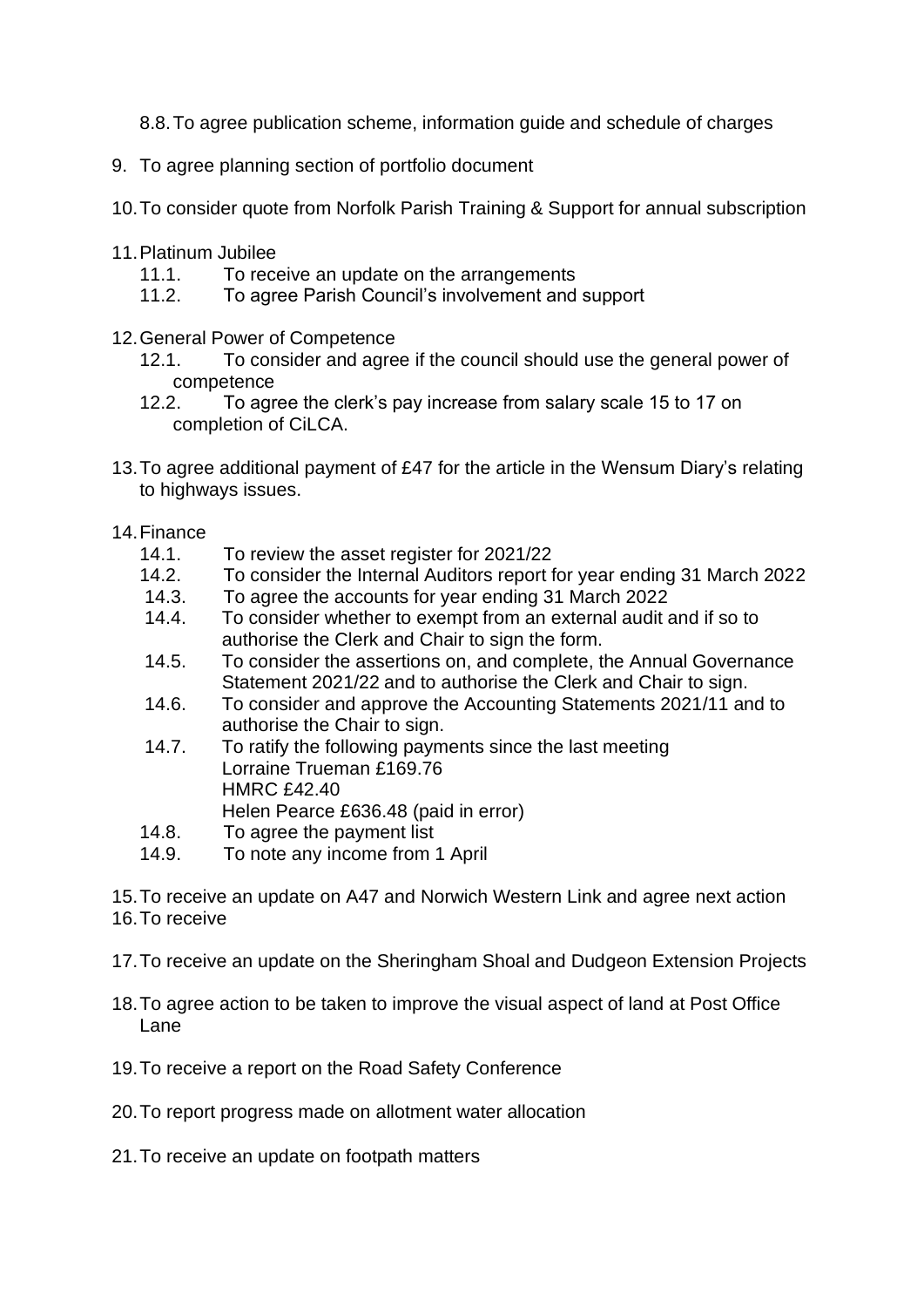22.To receive and discuss the Roarr noise study

- 23.To discuss the enhancement of the verges
- 24.To receive an update on the progress made on Parish Council email addresses
- 25.To discuss the use of OneDrive for the storage of Parish Council documents
- 26.Correspondence (information only)
- 27. Any other business (information only)

### **To pass a resolution (under the Public Admission to Meetings Act 1960) to exclude members of the public and press for the following confidential item:**

28.To receive a report on outstanding planning enforcements

## **Decisions taken by Broadland District Council since last meeting (item 7.1)**

| <b>Application No</b> | <b>Address</b>                                             | <b>Description</b>                                                                            | <b>Decision</b> |
|-----------------------|------------------------------------------------------------|-----------------------------------------------------------------------------------------------|-----------------|
| 20220100              | 2 Breck Barn<br>Cottage, Weston<br>Road, Ringland, NR8 6JL | Erection of single storey rear<br>extension following demolition of<br>existing conservatory. | Approved        |

## **Comments provided by the Parish Council to Broadland District Council since the last meeting (item 7.2)**

| <b>Application No</b> | <b>Address</b>                                                                        | <b>Description</b>                                                                                                                                                                                                                                                                                                                              | <b>Comments</b>                                                 |
|-----------------------|---------------------------------------------------------------------------------------|-------------------------------------------------------------------------------------------------------------------------------------------------------------------------------------------------------------------------------------------------------------------------------------------------------------------------------------------------|-----------------------------------------------------------------|
| 20220306              | Barn on land off Sandy<br>Lane, Weston Longville                                      | Change of Use of Agricultural<br><b>Building to Dwellinghouse</b>                                                                                                                                                                                                                                                                               | Weston<br>Longville<br>Parish<br>Council have<br>no objections. |
| 20220318              | <b>Bucks Burrow Barn, Dairy</b><br>Farm, Morton<br>Lane, Weston<br>Longville, NR9 5JL | Variation of Condition 2 of<br>permission 20211467<br>(Conversion of Detached<br><b>Ancillary Residential Outbuilding</b><br>into a One-Bedroom Single<br><b>Storey Dwelling - Revised</b><br>proposal) - to permit external<br>insulation and timber cladding                                                                                  | No comments<br>submitted                                        |
| 20220034              | Norfolk Dinosaur<br>Park, Morton<br>Lane, Weston<br>Longville, NR9 5JW                | Hybrid application - Part full and<br>part outline for the change of<br>use of a former Deer Park to<br>provide an extension to the<br><b>Roarr Dinosaur Attraction</b><br>comprising three phases of<br>development, including a a<br>volcano feature, rides, food and<br>beverage facilities, toilet block,<br>entrance feature, extension to | See below                                                       |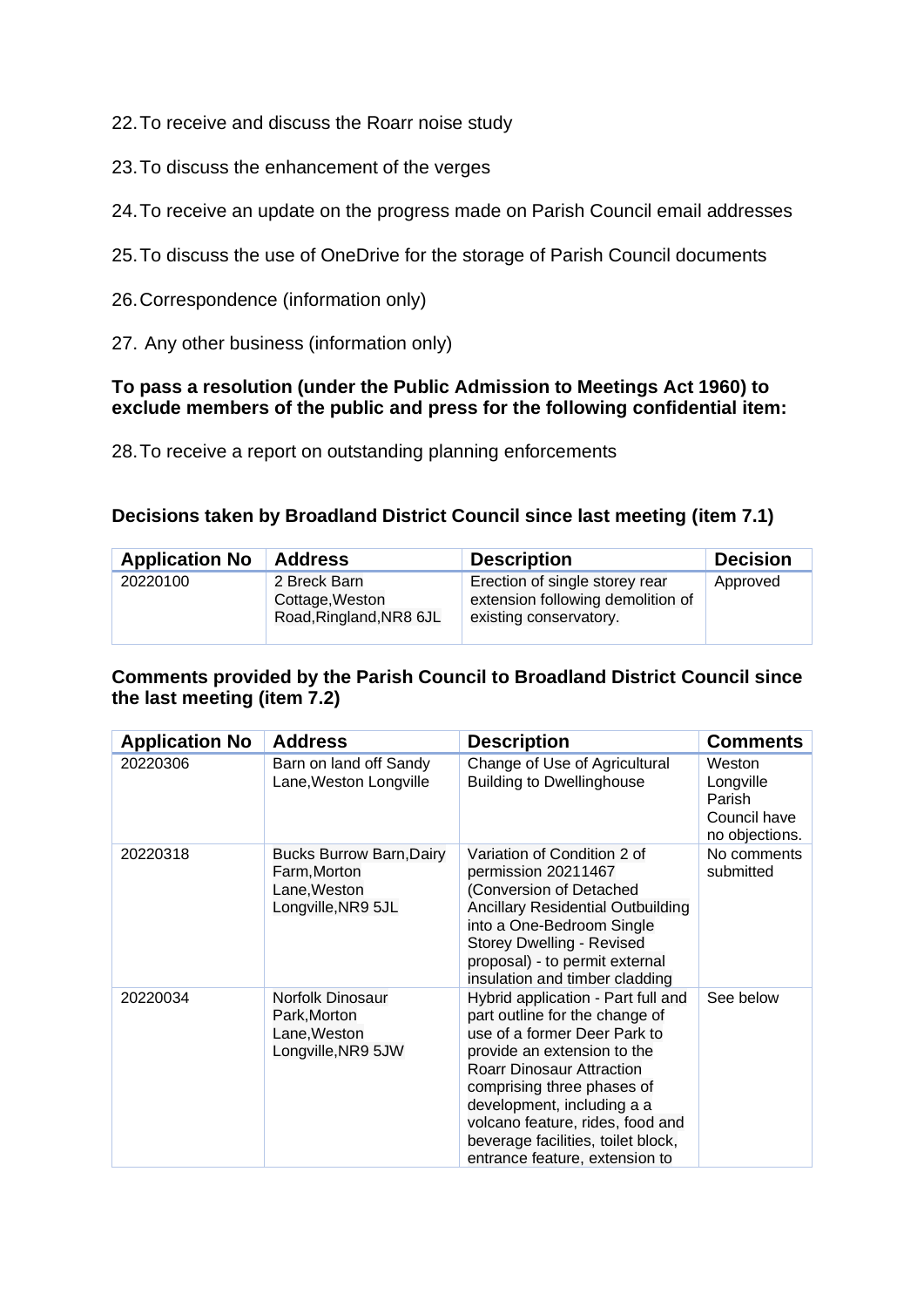|  | overflow carpark, ecological<br>enhancement and landscaping |  |  |
|--|-------------------------------------------------------------|--|--|
|  |                                                             |  |  |

#### **Response to Roarr dinosaur park expansion proposals PA 20220034**

The Weston Longville Parish Council would be unable to support the proposal in its present form without the implementation of conditions, which must include the following:

#### Noise

| Receptor<br><b>Number</b> | Location / description                                 | Predicted<br>from<br>development<br>dB LAeq, T | Existing<br>ambient<br>dB LAeq, T | <b>Total</b><br>ambient<br>plus<br>predicted<br>dB LAeq, T | Increase<br>over<br>existing<br>ambient dB<br>LAeq, T |
|---------------------------|--------------------------------------------------------|------------------------------------------------|-----------------------------------|------------------------------------------------------------|-------------------------------------------------------|
| R <sub>1</sub>            | Round the Woods (Yurt1)                                | 41.1                                           | 43.6                              | 45.5                                                       | 1.9                                                   |
| R <sub>2</sub>            | Round the Woods (Yurt2)                                | 41.4                                           | 43.6                              | 45.6                                                       | 2.0                                                   |
| R <sub>3</sub>            | Fairfield House garden                                 | 37.9                                           | 43.6                              | 44.6                                                       | 1.0                                                   |
| R <sub>4</sub>            | <b>Toad Cottage garden</b>                             | 37.5                                           | 46.0                              | 46.6                                                       | 0.6                                                   |
| R <sub>5</sub>            | Keeley Cottage garden                                  | 37.5                                           | 40.5                              | 42.3                                                       | 1.8                                                   |
| R <sub>6</sub>            | <b>Hall Cottage facing</b><br><b>Weston Hall Road</b>  | 40.8                                           | 44.5                              | 46.0                                                       | 1.5                                                   |
| R7                        | <b>Hall Bungalow facing</b><br><b>Weston Hall Road</b> | 41.5                                           | 44.5                              | 46.3                                                       | 1.8                                                   |

#### Table 13.16 Calculated noise levels and comparison with baseline.

The Environmental Statement in section 13 clearly explains the baseline noise monitoring and proposal modelling and the impact this will have on the local residents. There is however an error in the submission with the measuring point U1 being shown as located on the Round the Woods boundary when it was actually part way between the boundary and Fairfield House.

However the report also makes mention of a Noise Management Plan which is required for the proposed expansion but also to address current issues with the park as it stands. The report clearly indicated that the amplified roaring noises from the park were audible to local residents. The Design and Access statement indicates that complaints have been made about the existing operation of the park and that and that *'Alleviating and mitigating negative noise impacts is a key aspect of the proposals, and the aim is to achieve noise levels which are no higher than pre-existing levels, while reducing emissions from some existing sources which have given rise to complaints in the past.'*

It is then surprising that the Existing Ambient readings proposed to be used as a baseline for future comparisons are set at the levels which are already giving cause for complaint.

At the time of measurement, Roarr were working with local residentsto reduce the nuisance noise but it is not clear from the report that the baseline Existing Ambient was remeasured after adjustments to the amplified roaring noise had been made.

All of the modelling shows that there will be a cumulative increase in noise in the range of  $0.5 - 2.0$  dB LAeq, T against base line which is already generating complaints. Whilst this may be low, increases in the 1.0-2.9 dBA are perceptible. The report concludes that because the increase falls into the category of No Observed Adverse Effect Level (NOAEL) or at worst Lowest Observed Adverse Effect Level (LOAEL) at which no specific mitigation measures are required'. Nevertheless, the noise increase will be detectable by the local residents and should not be allowed to hinder their enjoyment of the whole of their properties. The WLPC feels that the developers should not be aiming only to meet the minimum standards defined but should be trying to eliminate the impact of their development on local residents as far as is reasonably practical. The proposals indicate that they will be implementing earth bunding in the open sections between the southern end of the park and the residents of Morton Lane, which will be supplemented by tree and hedge planting. The tree and hedge planting is acknowledged in the report as taking time to mature even though the proposal indicates that some semi-mature trees will be used (10.10.28). The recent storms, with accompanying tree loss, have demonstrated that relying on vegetation for mitigation alone is insufficient.

• A condition that requires a new 'Existing Ambient' noise baseline to be made which accounts for the changes already being implemented as part of the Noise Management Strategy to address existing complaints. This should have measurement points which are at the boundaries of the development site AND at each of the sensitive residences. This is because the topography of the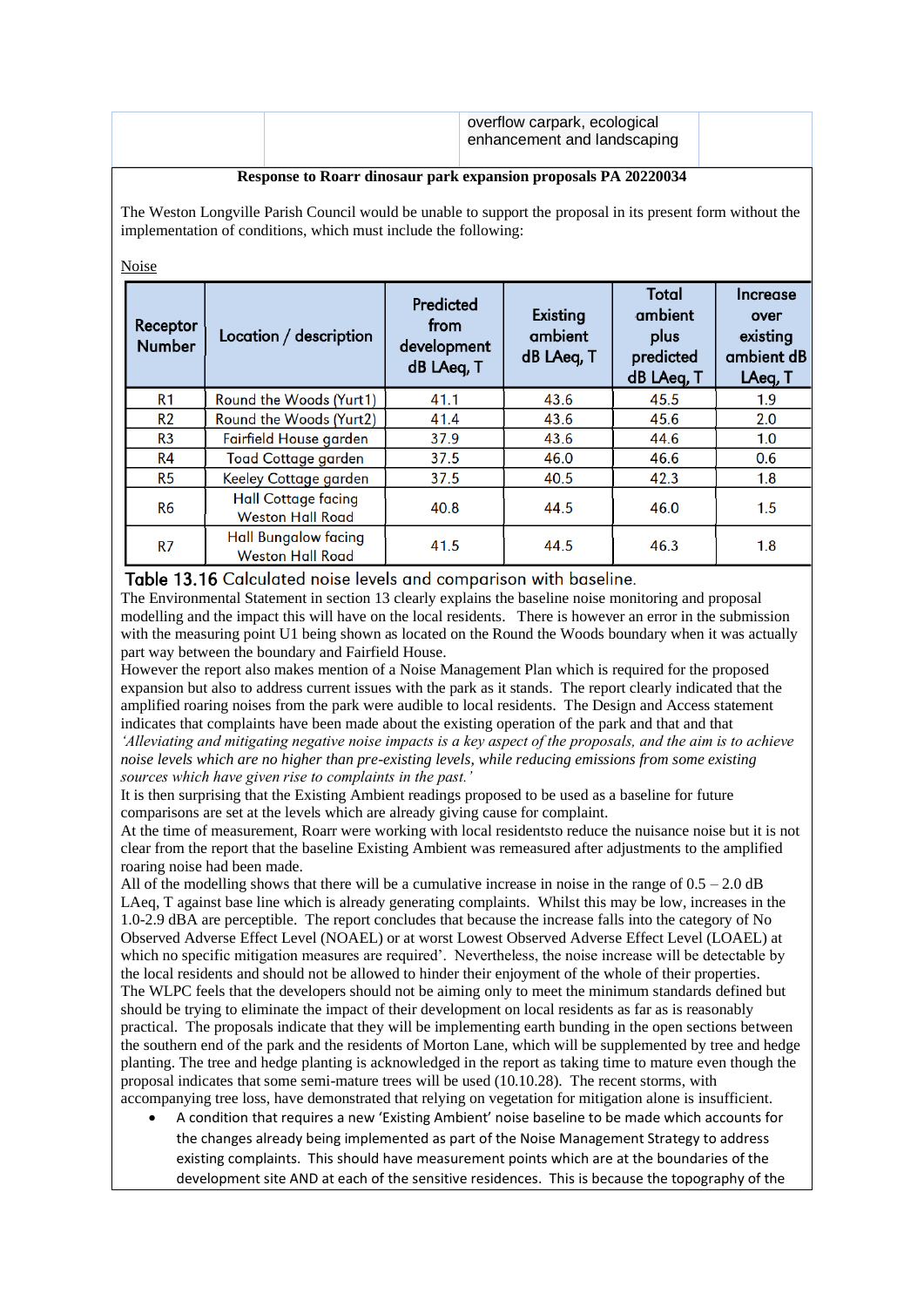land is such that the houses along Morton Lane sit elevated relative to the site boundaries and residents should be able to enjoy the whole of their properties unhindered.

- A condition that requires the earth bunding to bound the whole perimeter of the site where it abuts the land owned by the properties of Morton Lane and that it should be no lower than 4m high to provide the screening required.
- A condition that requires the implementation of timber acoustic fencing on the bunding between the south of the park and the residential properties on Morton Lane, to supplement the tree and hedge planting.
- A condition that requires the applicant to institute a noise monitoring strategy which includes mitigation requirements during the construction and operation of the park in order to confirm that the cumulative noise levels do not exceed those predicted in the report. The test points to be agreed between Roarr and the affected residents adjacent to the park.
- A condition that requires the replacement of any trees and hedging installed should it fail within 5 years of being planted.

#### Visual Intrusion

The topography of the site and the surrounding land is such that the proposed development takes up the base and one side of a valley, with Morton Lane and its residential properties being on the other slope. The WLPC would like the planning committee to attend the site so that they can view the proposal from all of the angles and not just the view slices modelled in the report.

The report indicates that – until the bunding and planting are established – that a number of the properties along Morton Lane will suffer from a visual appreciation which is of 'Medium Magnitude of Change with Major / Moderate Adverse effects, which are significant'. The early installation of the earth bunding, acoustic fencing and planting will mitigate this, so the WLPC asks that there is

A condition that requires the installation of the visual and noise mitigations outlined above to appear in the early part of the Construction Management Plan.

#### Construction Management Plan

The report indicates that there will be noise and visual disruption from the construction of the park expansion. The WLPC ask that the working hours proposed in the report at 13.6 form a condition such that

- Construction work including deliveries and removals from the site fall withing the hours of Monday to Friday 07:30 – 17:30hrs • Saturdays 08:00 – 14:00hrs • No working Sundays or Bank Holidays
- A condition that construction traffic will be directed to use the B1535 and the main entrance from Weston Hall Road and not the minor road network and secondary access located off Morton Lane (which is currently reserved for maintenance staff).

#### Access along Weston Hall Road.

The entrance to the park is from Weston Hall Road, a section of the B1535 which is the designated HGV route connecting the A47 to the A1067. The nearest bus stop to the park is on the A1067 very close to its junction with Weston Hall Road. There is presently no safe access route along the side of the B1535. The land on one side of the road is owned by the Royal Norwich Golf Course, and on the other side by the Weston Hall Estate.

#### The Design and Access Statement indicates

*Pedestrians: A survey tallying how many visitors arrived on foot in a year concluded that approx. 50 to 100 people made the journey either via bus links or cycle etc.to visit the park. Pedestrians are known to use the B1535 road and Norfolk County Highways have no plans for accommodating a footpath. Roarr! has made attempts in the past to develop a private footpath project but with the extremely high costs associated with a 450m path to Norwich Rd and with the Highways department unable to assist, this is unlikely to come forward in the near future.*

The proposal implies – and indeed has previously been stated by Roarr – that no consideration for walking / cycling access is necessary as so few park attendees do so. The lack of people using public transport or cycling to access the park is – with the lack of a safe route to do so – self-fulfilling – no-one is encouraged to use non-car based means of access due to the hazards of traversing the last 0.3 miles along this road. This fails to meet Policy 6 of the Joint Core Strategy DPD which sets out that development should be close to essential services and facilities to encourage walking and cycling as the primary means of travel.